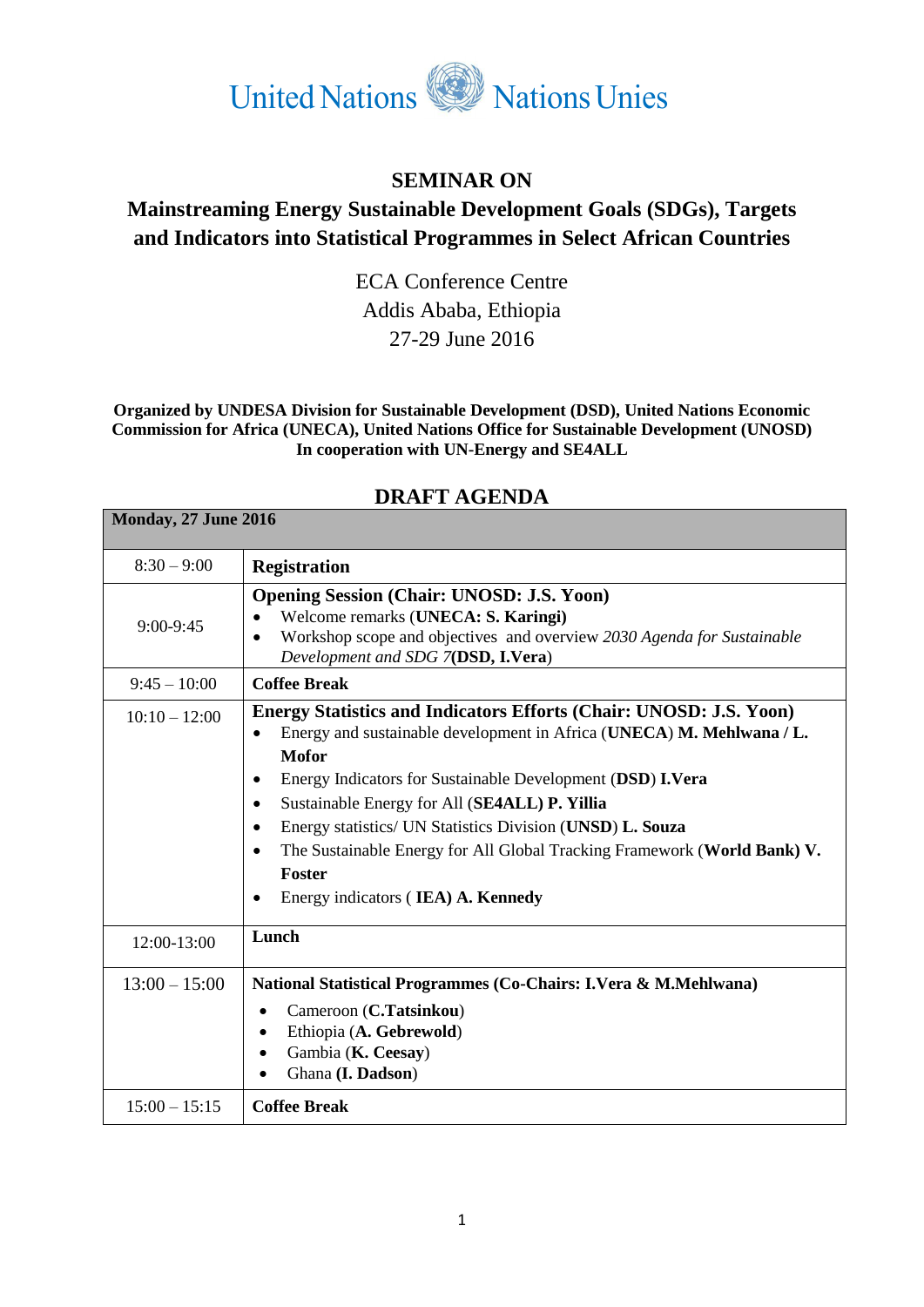

| $15:15 - 17:30$ | <b>National Statistical Programmes (Co-Chairs: I.Vera &amp; M.Mehlwana)</b> |
|-----------------|-----------------------------------------------------------------------------|
|                 | Kenya (D.V. Kisoa Musili)<br>Rwanda (A. Butare)                             |
|                 | Senegal (Bocar KA)<br>Sierra Leone ( <b>J. Turay</b> )                      |

| Tuesday, 28 June 2016 |                                                                                                             |
|-----------------------|-------------------------------------------------------------------------------------------------------------|
| $9:00 - 11:00$        | National Statistical Programmes (Co-Chairs: I.Vera & M.Mehlwana)                                            |
|                       | Togo (K. Agbeti)                                                                                            |
|                       | Uganda (P. Opio)                                                                                            |
|                       | Zambia (H. Zulu)                                                                                            |
| $11:00 - 11:15$       | <b>Coffee break</b>                                                                                         |
| $11:15 - 12:30$       | <b>Sustainable Energy for All Global Tracking Framework (World Bank) V.Foster</b>                           |
|                       | Energy access                                                                                               |
|                       | Energy efficiency                                                                                           |
|                       | Renewable energy<br>$\bullet$                                                                               |
| $12:00 - 12:30$       | Social Dimension of Sustainable Development (DSD) R. Wahnschafft                                            |
|                       | <b>Energy Access</b>                                                                                        |
|                       | Reliability                                                                                                 |
|                       | Affordability                                                                                               |
|                       | Stand-alone systems for poor isolated communities                                                           |
| $12:30 - 13:30$       | Lunch                                                                                                       |
| $13:30 - 15:15$       | Economic Dimension of Sustainable Development (DSD, UNSD) P. Taylor, L.<br>Souza)                           |
|                       | Energy balances introduction<br>٠                                                                           |
|                       | Energy efficiency of supply systems                                                                         |
|                       | Overall energy intensity                                                                                    |
|                       | Efficiency of economic sectors                                                                              |
|                       | Fuel diversification and renewable energy<br>$\bullet$                                                      |
| $15:15 - 15:30$       | <b>Coffee Break</b>                                                                                         |
| $15:30 - 16.30$       | Environmental Dimension of Sustainable Development (DSD, UNSD, IEA) R.<br>Wahnschafft, L. Souza, A. Kennedy |
|                       | Atmospheric impacts from energy systems                                                                     |
|                       | Water impacts from energy systems                                                                           |
|                       | Land impacts from energy systems                                                                            |
|                       | The importance of accurate energy balances to calculating GHG emissions                                     |
| $16:30 - 17:30$       | <b>AUC/UNECA/SE4All Africa Hub Presentation</b>                                                             |
|                       | $AUC$ (C. Zana)                                                                                             |
|                       | UNECA (L. Mofor)                                                                                            |
|                       | SE4All Africa Hub (D. Shroth)                                                                               |
|                       |                                                                                                             |